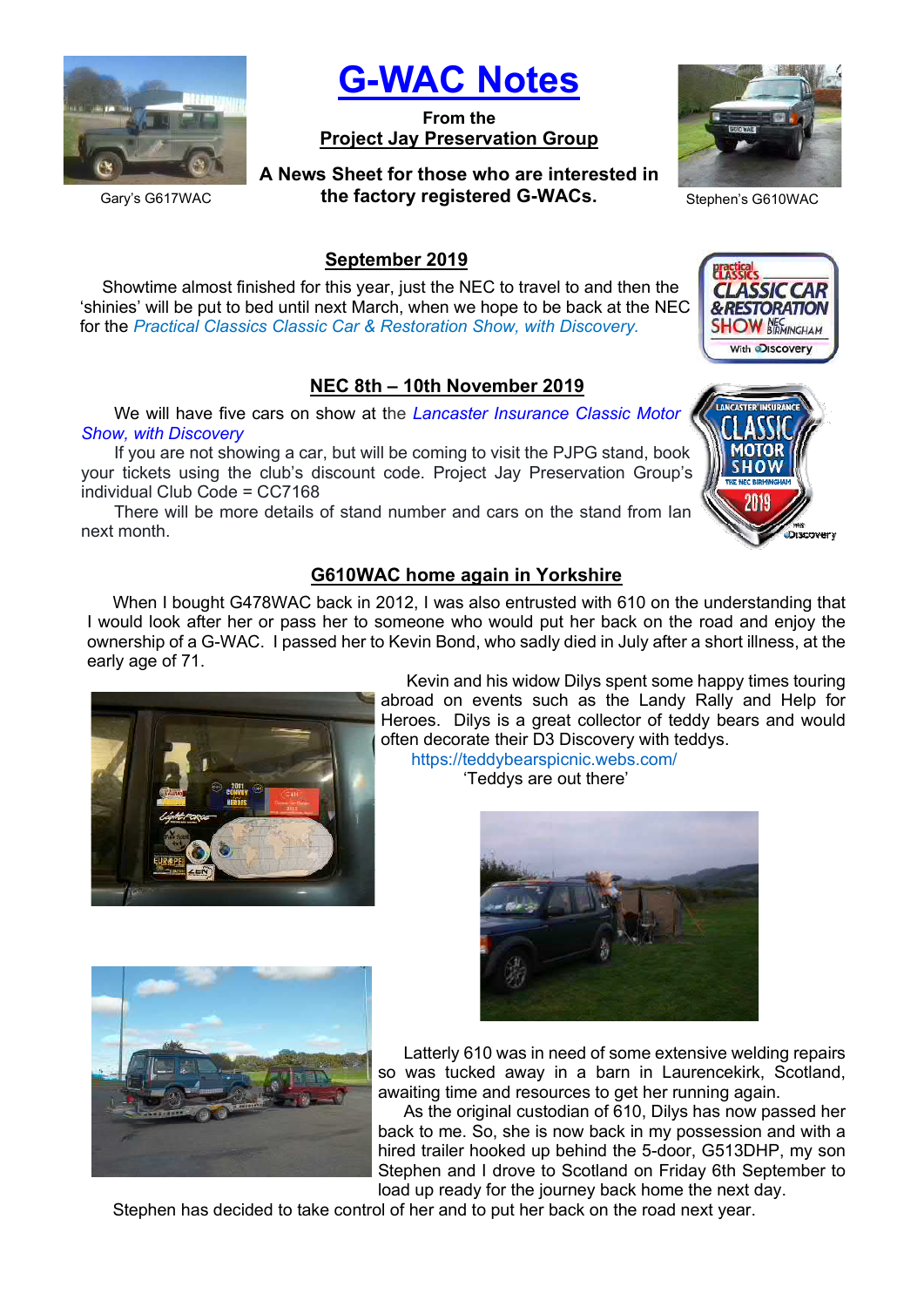#### G478WAC on the road again

With the first MoT under her belt since September 2007, 478 will be taxed 1st October 2019. 30 years to the day that she was first taxed by Land Rover.

Mark has still a couple of jobs to do but when taxed he will be able to give her a good run to bed in the rebuilt engine.

#### Frank Elson's blog

Frank's monthly blog is always a good read, this month he writes about the LRO Show at Peterborough.

Read his blog at: https://frankelson.home.blog





#### PETER JAMES INSURANCE. 772, Hagley Road West, Oldbury, West Midlands. B68 0PJ. Telephone: 0121 506 6040. www.peterjamesinsurance.co.uk



 $E$  R  $J_A$ 

#### Discovery Birthday Party, Plymouth 19th – 20th October.

Not long to go now until we meet up on the Hoe at 10am Saturday 19th October. http://www.discoverybirthdayparty.co.uk/

The Devon and Cornwall Section of the Discovery Owners Club are expecting a good number of G-WACs that were lined up in 1989 on the Hoe for the press and Dealer launch of this ground-breaking model from Land Rover Limited.

Members of the Project Jay Preservation Group hope to have five of the 22 surviving launch cars on the Hoe and perhaps other surviving G-WACs too.

The evening party will take place at the Whitsandbay Fort holiday complex, where dinner will be followed by a raffle and auction of items of interest to Land Rover enthusiasts. Proceeds of the raffle and auction will go to charities.

You don't have to be a member of the DOC to attend, so please turn up in your land Rover, (any model) at 10am for the convoy to Mount Edgecombe Estate for a trip round the deer park. There is a charge of £5 for the drive, which will go to charity.

There is a special entrance to the Hoe for the event at Elliot Street, post code PL1 2PP.

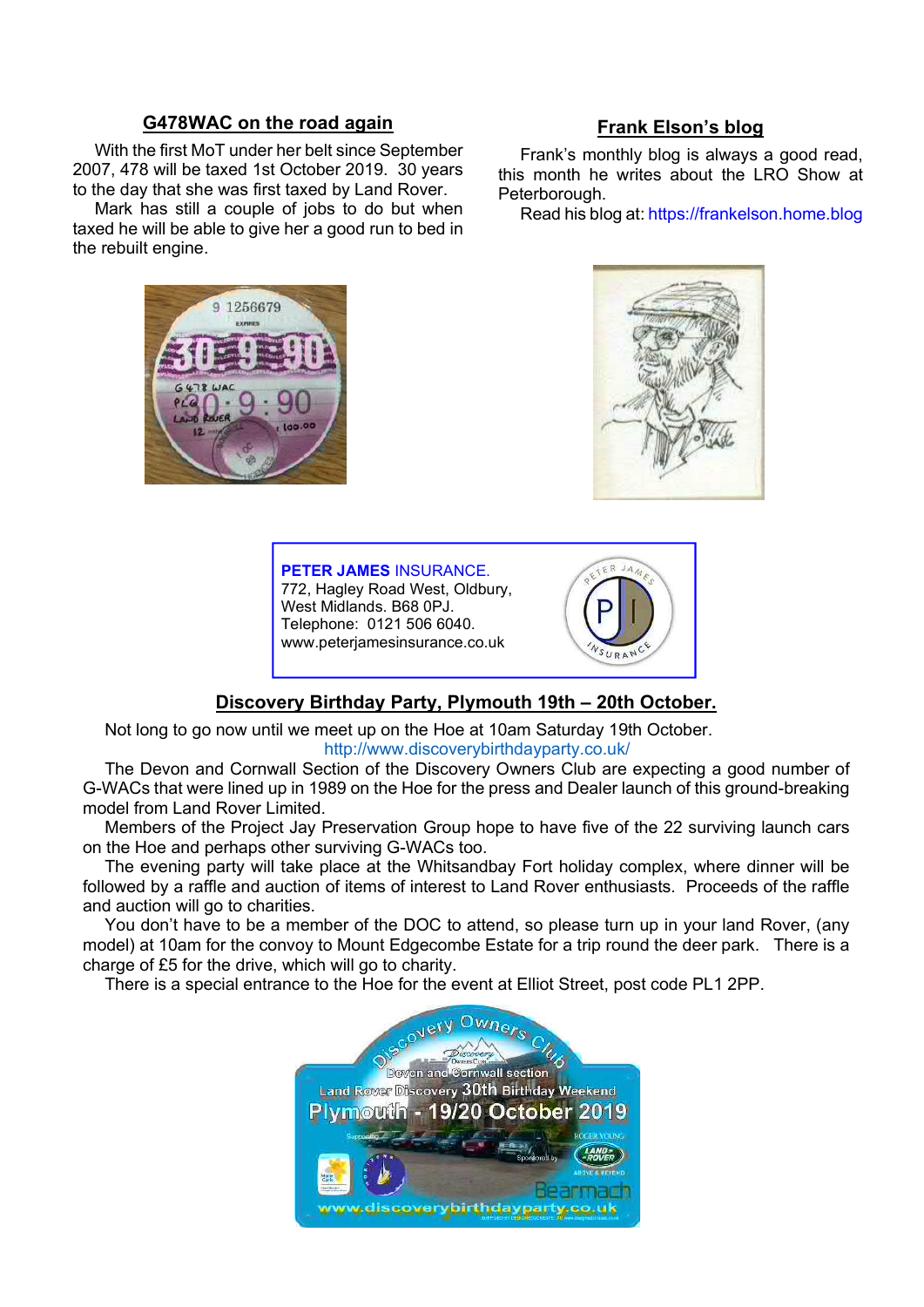#### For the launch or the Discovery there were 86 cars registered on 01.10.89 from G451WAC to G537WAC, with the exception of G500WAC. Only 22 are known to survive

| G457WAC         | Tdi            | GA382997       |              | Corallin red                                                | rRchard Varrall                     |
|-----------------|----------------|----------------|--------------|-------------------------------------------------------------|-------------------------------------|
| G459WAC         | V8             | GA383001       |              | Davos white                                                 | (The Dunsfold Collection)           |
| G461WAC         | Tdi            | GA381742       |              | Caracal black                                               | Sold                                |
|                 |                |                |              |                                                             |                                     |
| G463WAC         | Tdi            | GA381744       |              | Davos white                                                 | Ian Rawlings. (Camel training Hack) |
| G465WAC         | Tdi            | GA381747       |              | Marseilles blue                                             | <b>Jack Straw</b>                   |
| G469WAC         | V8             | GA381755       |              | Windjammer blue                                             | Jon Chester                         |
| G470WAC         | V <sub>8</sub> | GA381740       |              | Windjammer blue                                             | <b>Rob Stewart</b>                  |
|                 |                |                |              |                                                             |                                     |
| G477WAC         | Tdi            | GA385690       |              | Zanzibar silver                                             | <b>Richard Varrall</b>              |
| G478WAC         | V <sub>8</sub> | GA385691       |              | Foxfire red                                                 | <b>Roy Preston</b>                  |
| G480WAC         | V <sub>8</sub> | GA385693       |              | Davos white                                                 | David Ashburner                     |
| G482WAC         | V <sub>8</sub> | GA385695       |              | Davos white                                                 | David Ashburner                     |
|                 |                | GA385699       |              |                                                             |                                     |
| G486WAC         | V <sub>8</sub> |                |              | Caracal black                                               | David Ashburner                     |
| G488WAC         | V8             | GA385703       |              | Davos white                                                 | Robert Blanchard (USA)              |
| G490WAC         | V <sub>8</sub> | GA381737       |              | Mistrale blue                                               | Haddow Hales-Lavercombe             |
| G494WAC         | V <sub>8</sub> | GA387686       |              | Mistrale blue                                               | Mark Harrow. (Camel training Hack)  |
| G496WAC         | Tdi            | GA387688       |              | Mistrale blue                                               | Rob Ivins                           |
|                 |                |                |              |                                                             |                                     |
| G510WAC         | V8             | GA387692       |              | Arken grey                                                  | <b>John Davies</b>                  |
| G511WAC         | Tdi            | GA389225       |              | Arken grey                                                  | Colin Crossley                      |
| G524WAC.        | Tdi            | GA389241       |              | Marseilles blue                                             | David Ashburner                     |
| G526WAC         | Tdi            | GA389243       |              | Marseilles blue                                             | <b>Roy Preston</b>                  |
|                 |                | GA393354       |              |                                                             |                                     |
| G531WAC         | V <sub>8</sub> |                |              | Davos white                                                 | <b>Ashley Culling</b>               |
| G534WAC         | V <sub>8</sub> | GA393359       |              | Zanzibar silver                                             | James Brackenbury                   |
|                 |                |                |              |                                                             |                                     |
|                 |                |                |              | Other Land Rover models with the G-WAC registration numbers |                                     |
|                 |                |                |              |                                                             |                                     |
| G84 WAC (LR90)  |                | Tdi            | White        |                                                             | Mike Smallbone                      |
| G87 WAC (LR90)  |                | Tdi            | Green        |                                                             | <b>Chris Sims</b>                   |
| G93 WAC (LR90)  |                | V8             | Grey         |                                                             | <b>Steve Hattersley</b>             |
| G97 WAC (LR90)  |                | Tdi            | Green        |                                                             | <b>Ted Billington</b>               |
|                 |                |                |              |                                                             |                                     |
| G175WAC (RR)    |                | Tdi            | Green        |                                                             | Julian Lamb                         |
| G179WAC (RR)    |                | V <sub>8</sub> | Silver       |                                                             | Roger Fell                          |
| G180WAC (RR)    |                | V <sub>8</sub> | Red          |                                                             | Guy Butler-Henderson                |
| G247WAC (LR110) |                | Tdi            | Green        |                                                             | <b>Owner unknown</b>                |
| G302WAC (D)     |                | V8             | Blue         |                                                             | Sold                                |
|                 |                |                |              |                                                             |                                     |
| G308WAC (D)     |                | V8             | Blue         |                                                             | Robin Gray                          |
| G310WAC (D)     |                | V <sub>8</sub> | Blue         |                                                             | Mark Simpson                        |
| G311WAC (D)     |                | V8             | Blue         |                                                             | Ivor Ramsden                        |
| G312WAC (D)     |                | V8             | Blue         |                                                             | Jochen Baldamus                     |
| G314WAC (D)     |                | V8             | Red          |                                                             | <b>Owner unknown</b>                |
|                 |                |                |              |                                                             |                                     |
| G316WAC (D)     |                | V <sub>8</sub> | Silver       |                                                             | David Maingot                       |
| G323WAC (D)     |                | V <sub>8</sub> | Blue         |                                                             | <b>Colin Crooktson</b>              |
| G347WAC (LR110) |                | Tdi            | <b>Brown</b> |                                                             | Ron Boston                          |
| G361WAC (RR)    |                | V <sub>8</sub> | Blue         |                                                             | Julian Lamb                         |
| G395WAC (D)     |                | Tdi            |              |                                                             | Sean Coleman                        |
|                 |                |                | Green        |                                                             |                                     |
| G405WAC (D)     |                | Tdi            | Blue         |                                                             | Harry Harrison                      |
| G406WAC (D)     |                | Tdi            | White        |                                                             | Keith Britton                       |
| G410WAC (D)     |                | V <sub>8</sub> | Blue         |                                                             | Alan Young                          |
| G553WAC (LR90)  |                | Tdi            | Red          |                                                             | Gary Smallbone                      |
|                 |                |                |              |                                                             |                                     |
| G563WAC (D)     |                | Tdi            | Red          |                                                             | David Spirrett                      |
| G584WAC (RR)    |                | V <sub>8</sub> | Blue         |                                                             | Sharon Paige                        |
| G592WAC (RR)    |                | V <sub>8</sub> | <b>Black</b> |                                                             | Alex G Cameron                      |
| G601WAC (D)     |                | Tdi            | Silver       |                                                             | Julian Lamb                         |
|                 |                | Tdi            |              |                                                             | lan Redfern                         |
| G603WAC (D)     |                |                | Beige        |                                                             |                                     |
| G607WAC (LR90)  |                | Tdi            | <b>Black</b> |                                                             | <b>Richard Satchwell</b>            |
| G610WAC (D)     |                | Tdi            | Blue         |                                                             | <b>Stephen Preston</b>              |
| G611WAC (D)     |                | Tdi            | Green        |                                                             | <b>Mark Harrow</b>                  |
| G617WAC (LR90)  |                | Tdi            | Grey         |                                                             | Gary Bryans                         |
| G618WAC (D)     |                | Tdi            | <b>Black</b> |                                                             | <b>Steve Ducker</b>                 |
|                 |                |                |              |                                                             |                                     |
| G635WAC (D)     |                | Tdi            | White        |                                                             | Tim Lavercombe                      |

#### xxxxxxxxxxxxxxxxxxxxxxxxxxxxxxxxxxxxxxxxxxxxxxxxxxxxxxxxxxxxxxxxxxxxxxxxxxxxxxxxxxxxxxxxxx

Compiled by Roy Preston. If anyone would like to contribute an article for these notes, or receive a copy, please email me at roy@g-wac.com or post your address to B R Preston, "Scawdel", Wormald Green, Harrogate, North<br>Yorkshire, HG3 3PU. Phone 01765 677124. Mobile 07876 473714 lessue 146 September 2019 Yorkshire, HG3 3PU. Phone 01765 677124. Mobile 07876 473714